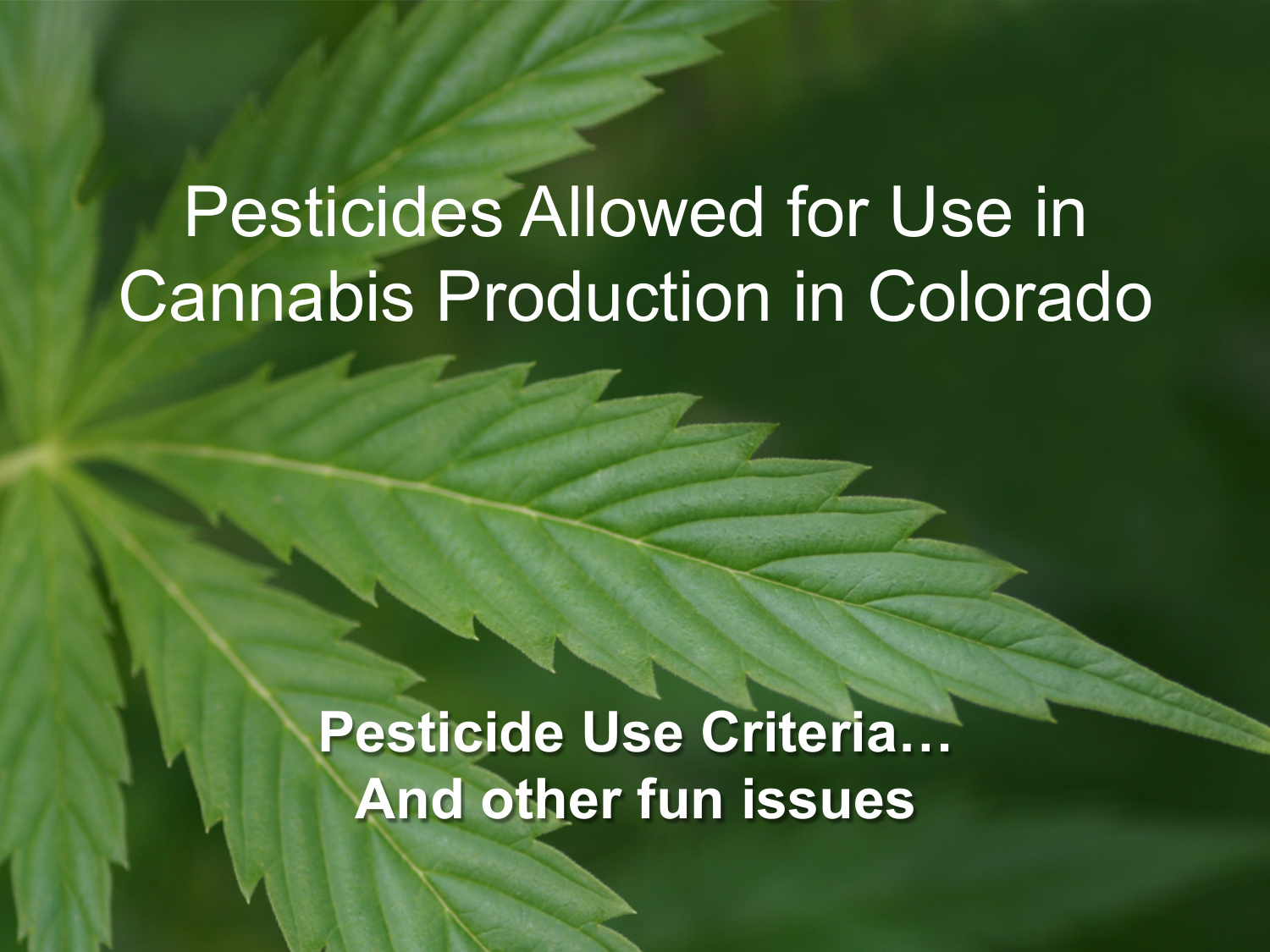# **Regulatory Approach**

- 2013 Governor EO: CDA directed to develop a list of pesticides that cannot be used  $= 11k$ products
- April 2014 first Rules proposed – Stopped within 48 hours – Left with label language only to regulate use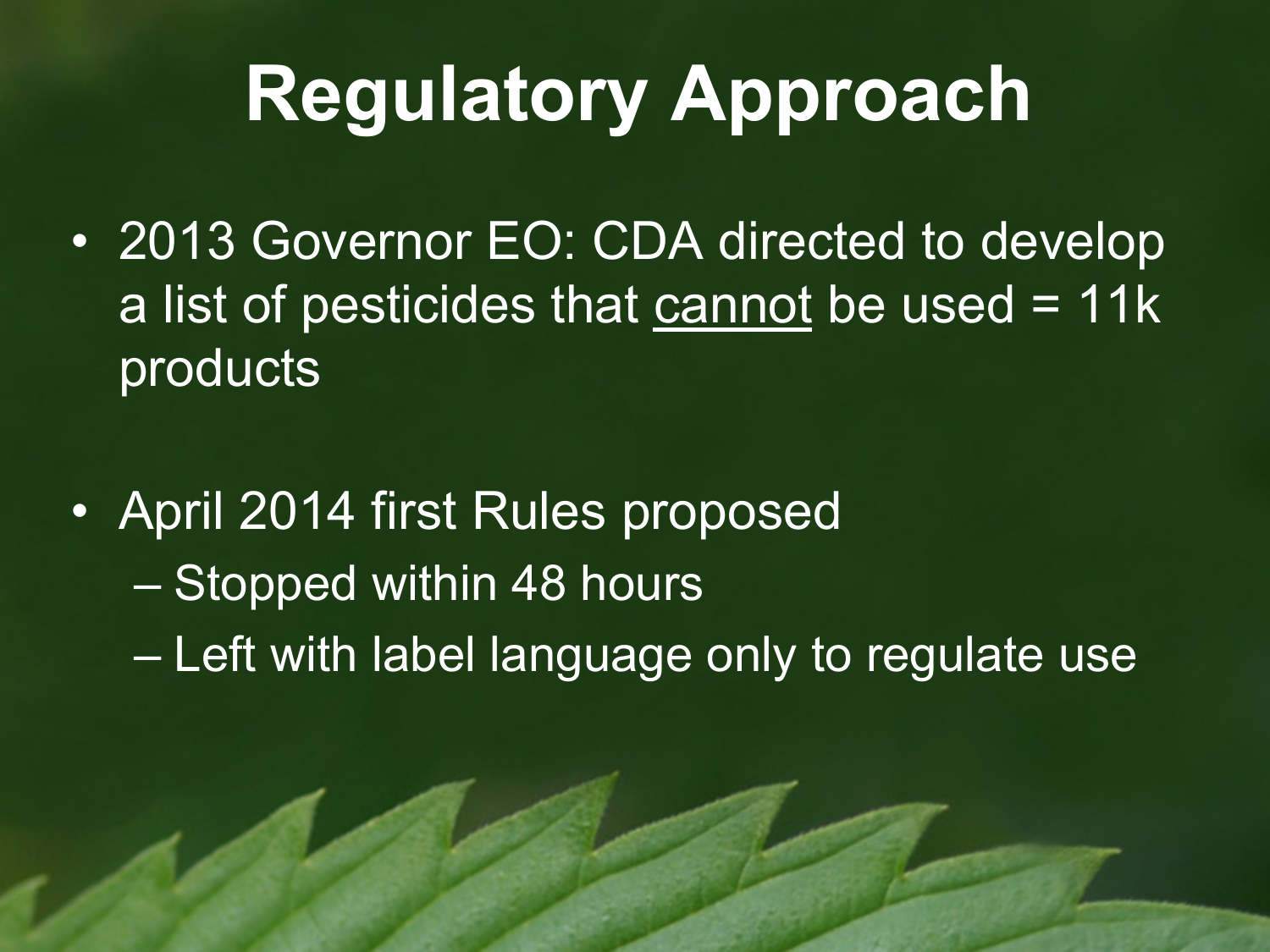## **Rule Development**

- 2 years to develop MED, MIG, Governor's office and CDA work group input throughout
- Based Rule criteria on known science and reviews we could point to
- Criteria: EPA has established what products are
	- Tolerance exempt – Allow for use on food crops – Allow for use on tobacco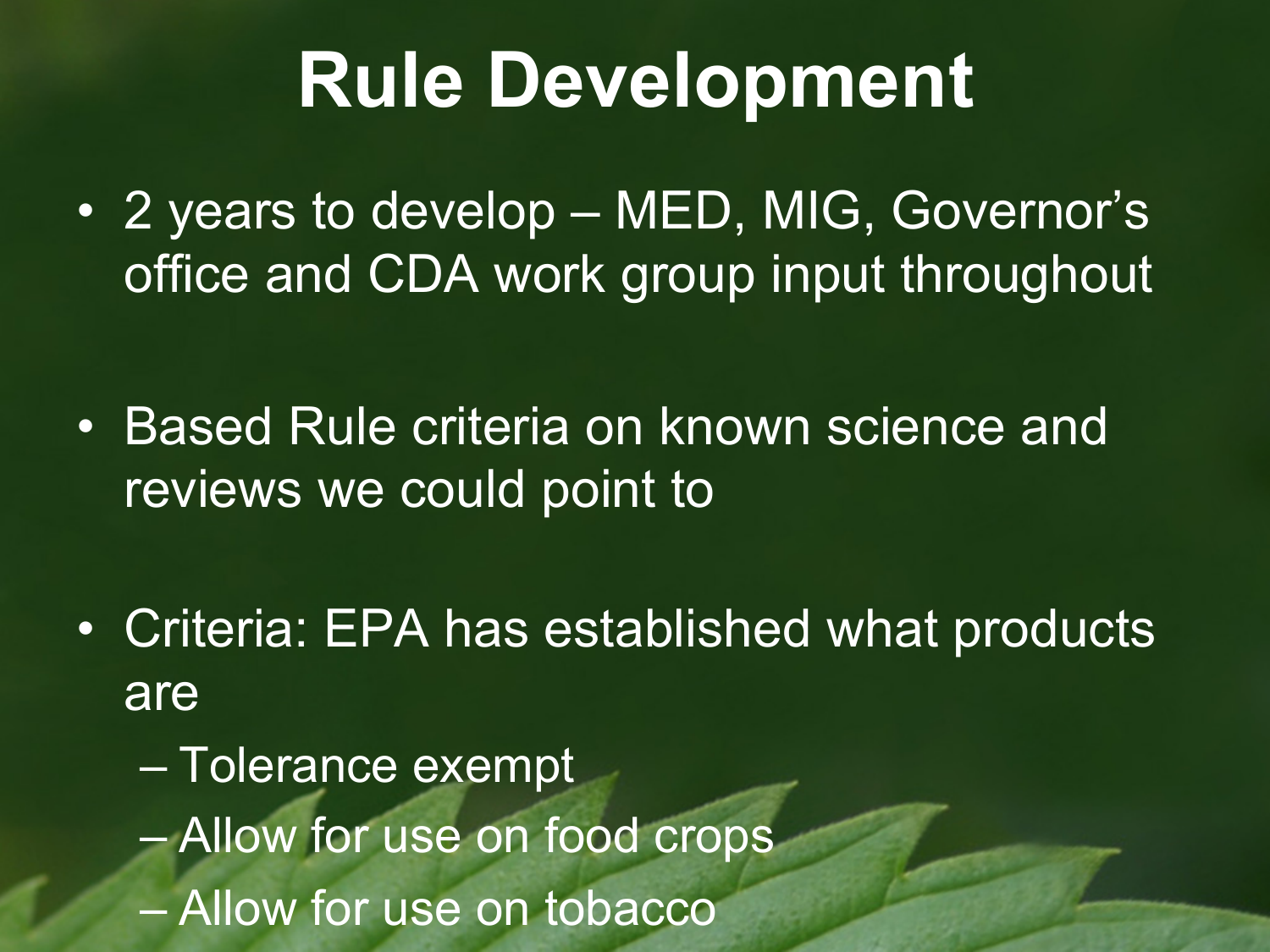## **Rule Consideration**

- Colorado Food and Drug Act adulterated raw agricultural commodity
	- Presence of a pesticide that is not tolerance exempt in any amount on cannabis constitutes adulteration that renders the cannabis unsafe for human consumption under the CFDA as a matter of law
	- CDA has always recommended that based on this provision alone, any **adulterated Cannabis should be destroyed**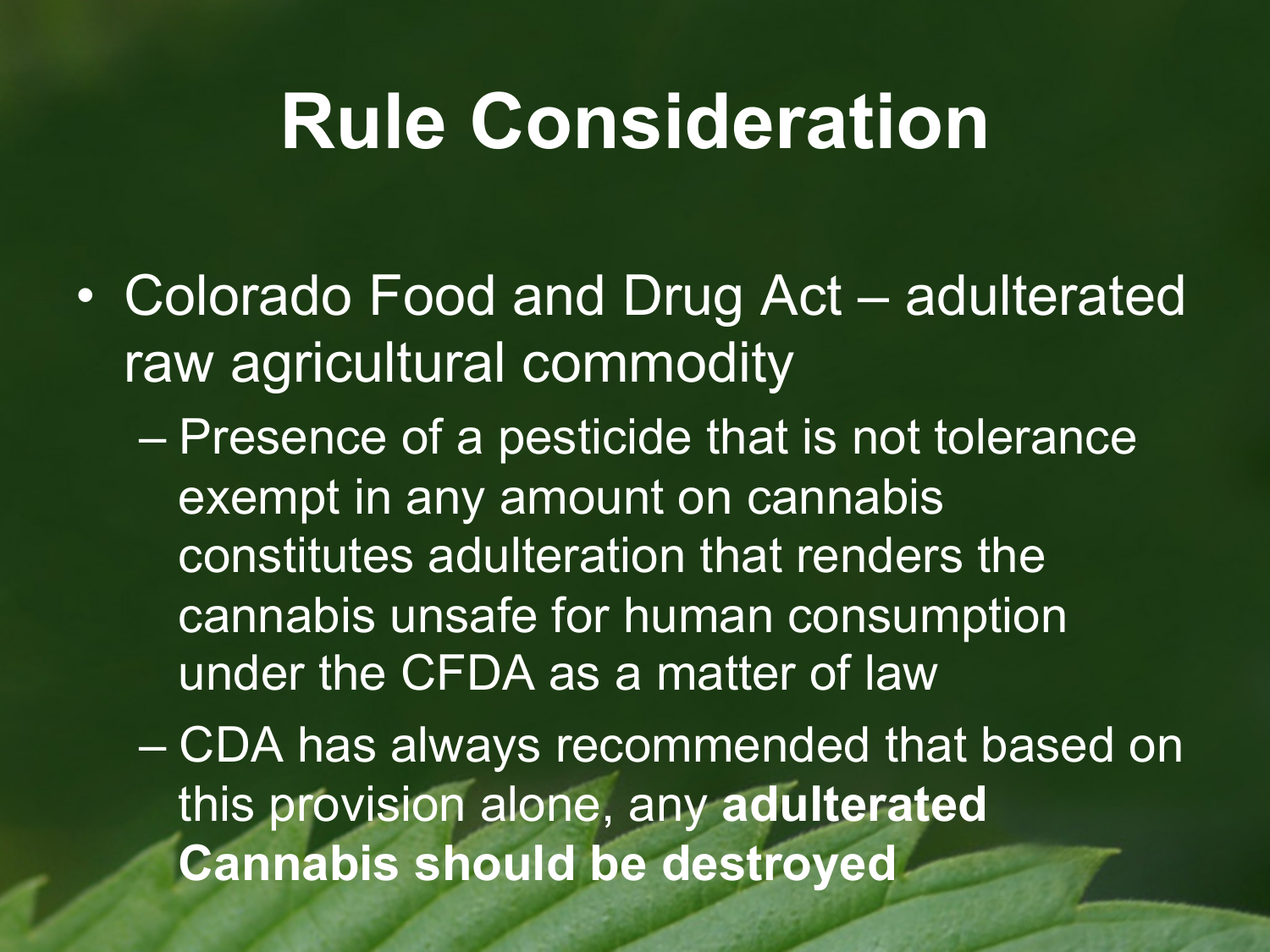#### **Use of Pesticides in the Production of Cannabis - Rule**

• Rule passed January 2017

- Pesticides must be registered with CDA
- Section 3 products:
	- Tolerance exempt
	- Expressly allows use on crops or plants intended for human consumption
	- A.I. is allowed for use on tobacco
	- Broad label language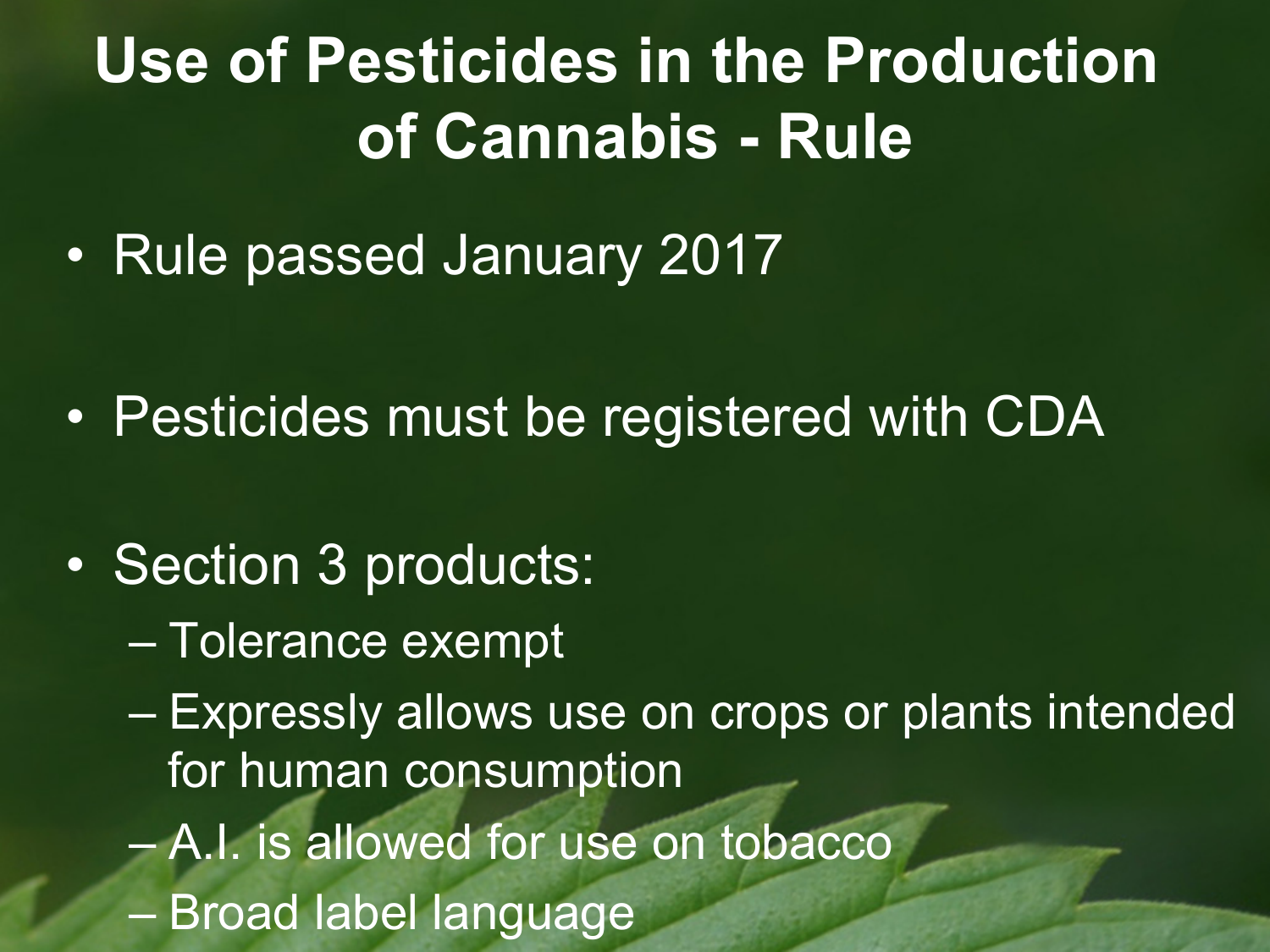## **Rule Criteria**

• 25(b) products with express labeling that allows use on crops or plants intended for human consumption

• Use under a 24(c)

• Label allows use on marijuana or hemp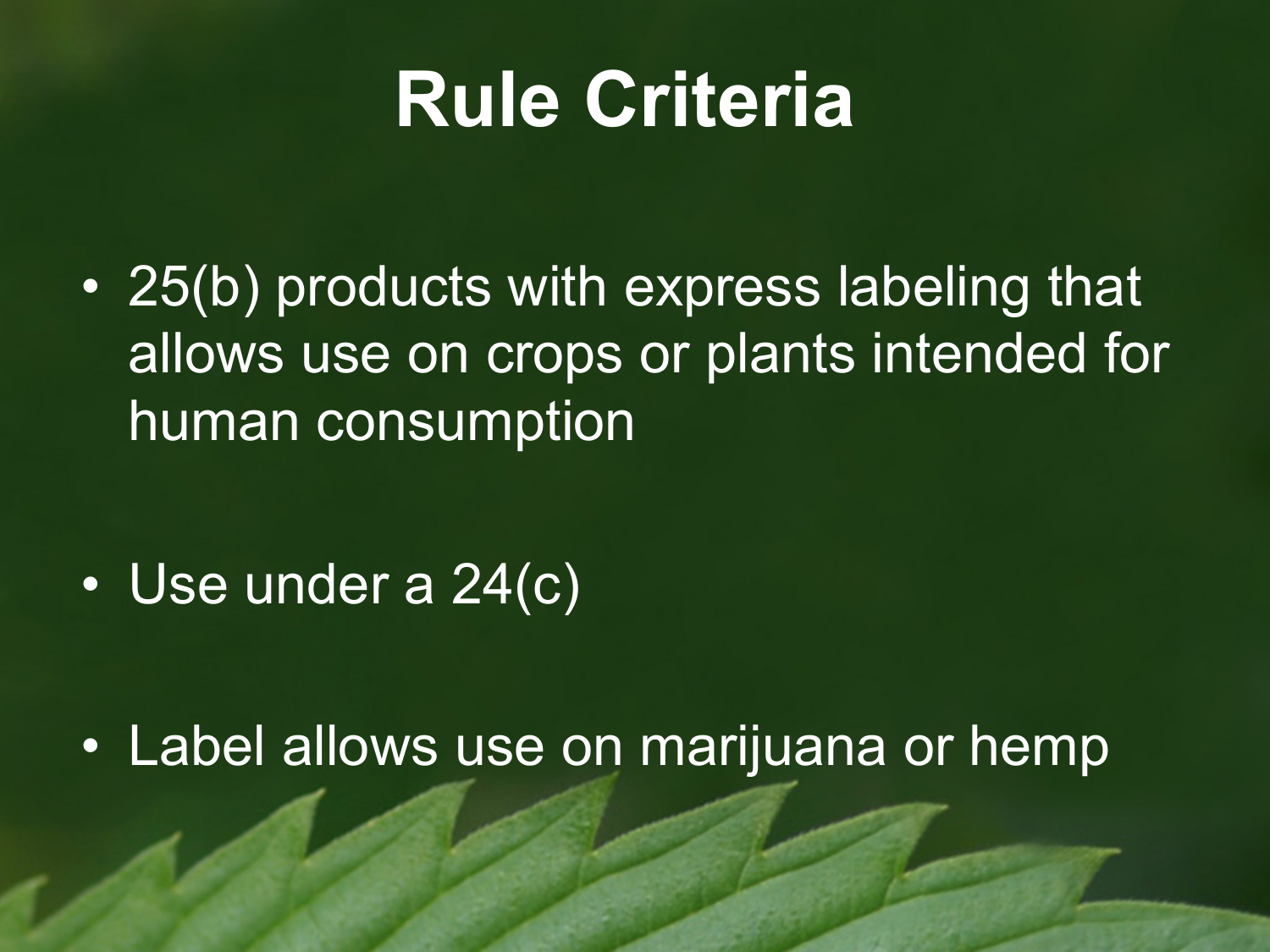## **Rule Criteria**

• Catch all: Authority to prohibit the use of any product if CDA determines that the use could pose a significant threat to public health and safety or the environment

• List to be maintained on the CDA website – E-mail notification of any change to the list – Updated as changes occur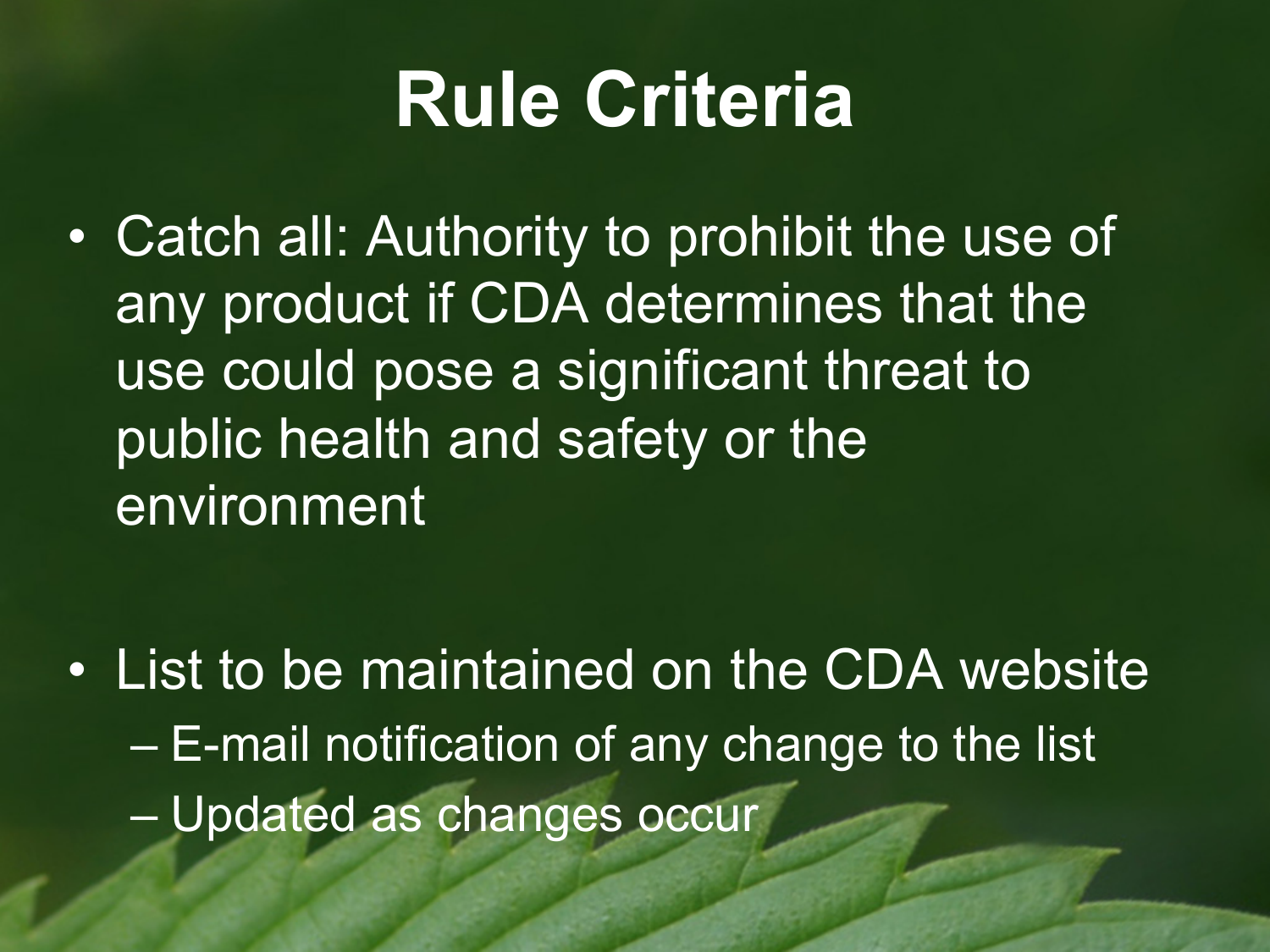# **Cannabis R&D Update**

- For purposes of R&D
- May use a pesticide not registered with CDA
- Allows applicators to test unregistered pesticides or registered pesticides with unregistered uses
- R&D MJ business license issued through **MED**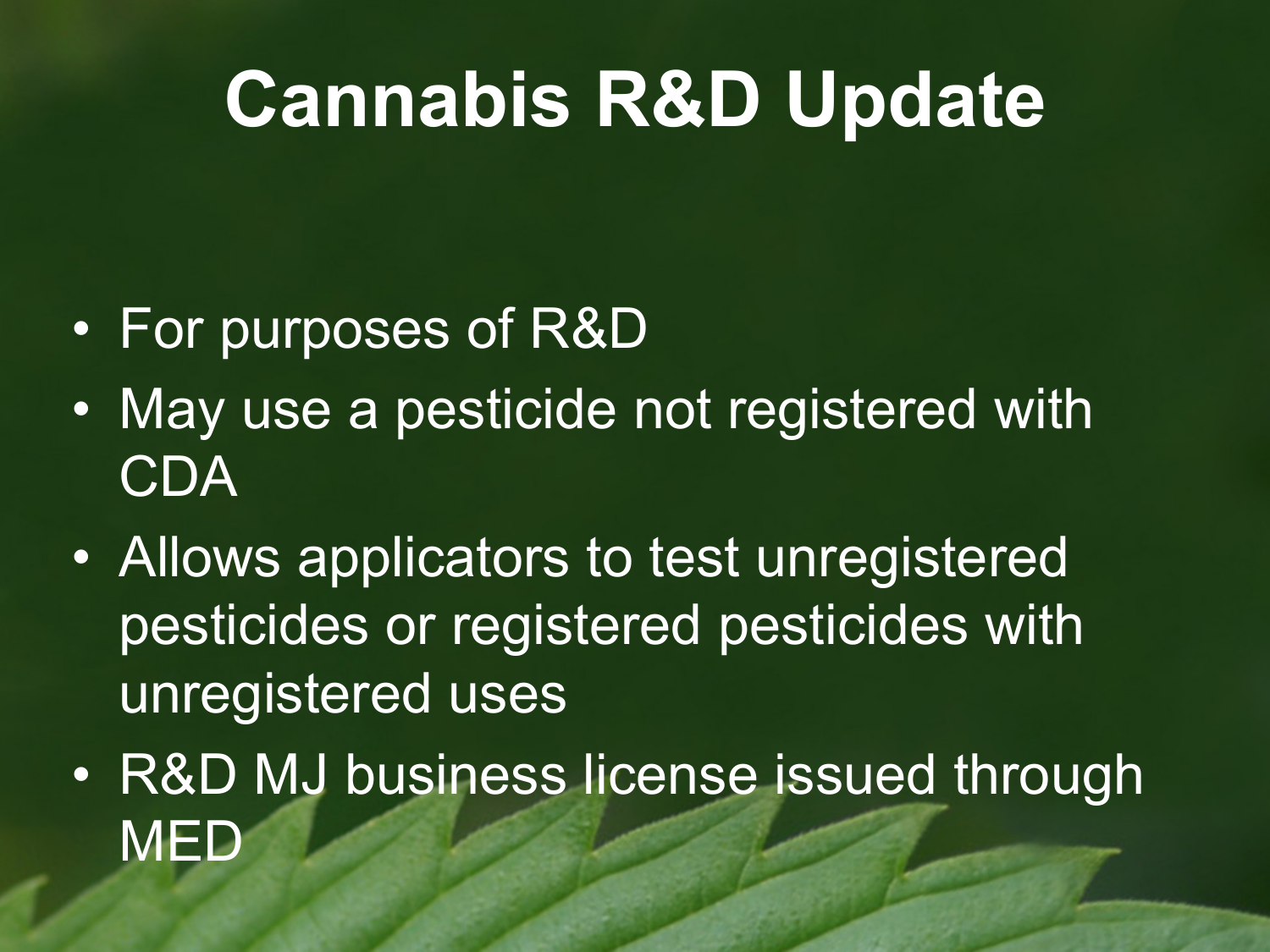### **Action Levels**

• 2017 CDPHE / MED – State labs established for compliance verification testing

• Test for 13 primary pesticides CDA identified initially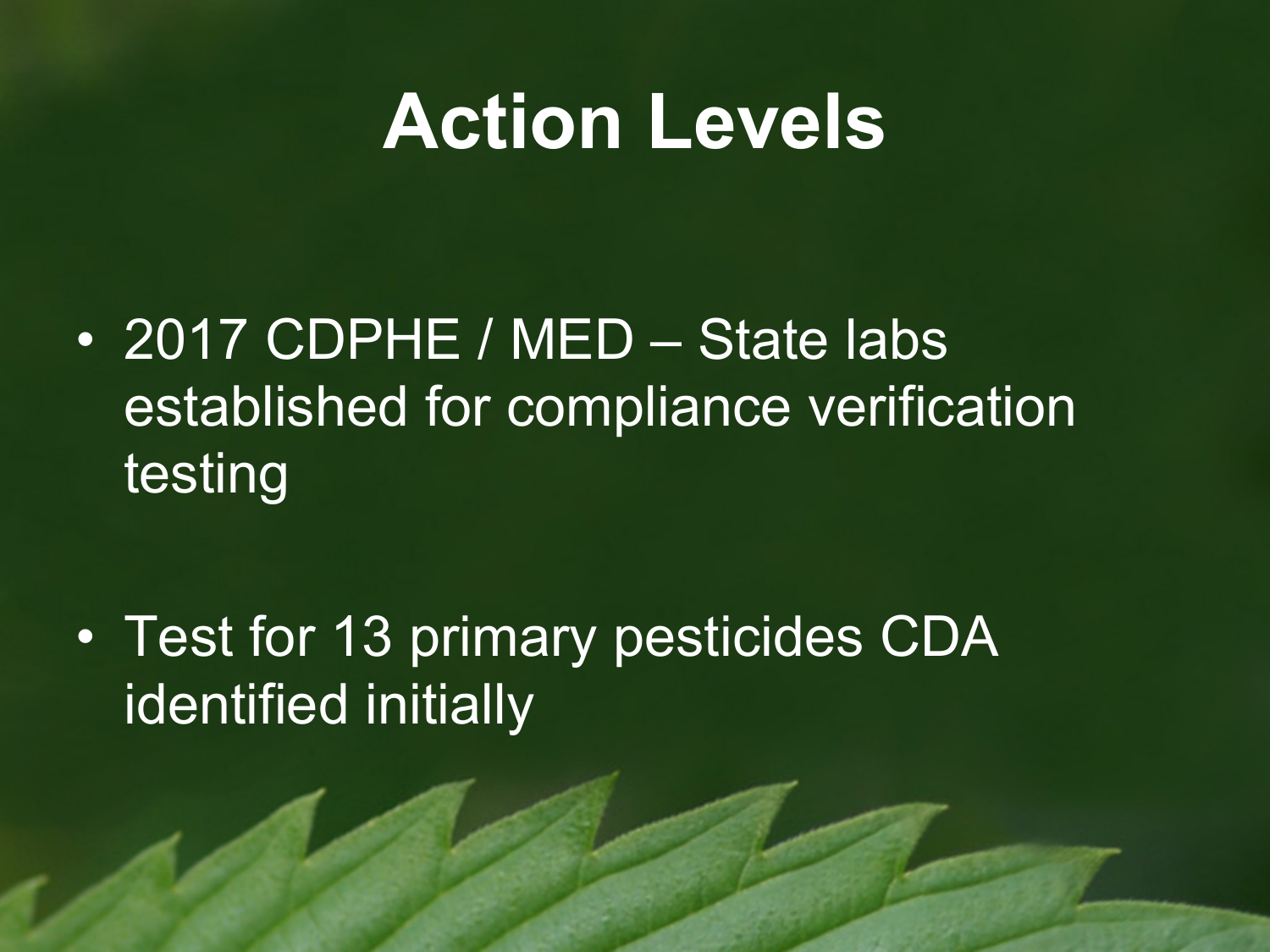# **"Permissible Levels of Contaminants"**

| Substance                                          | <b>Detection Limits</b>        |
|----------------------------------------------------|--------------------------------|
| Abamectin (Avermectins: B1a &<br>B <sub>1</sub> b) | < 0.07 Parts Per Million (PPM) |
| Azoxystrobin                                       | < 0.02 Parts Per Million (PPM) |
| <b>Bifenazate</b>                                  | < 0.02 Parts Per Million (PPM) |
| Etoxazole                                          | < 0.01 Parts Per Million (PPM) |
| Imazalil                                           | < 0.04 Parts Per Million (PPM) |
| Imidacloprid                                       | < 0.02 Parts Per Million (PPM) |
| Malathion                                          | < 0.05 Parts Per Million (PPM) |
| Myclobutanil                                       | < 0.04 Parts Per Million (PPM) |
| Permethrin (mix of isomers)                        | < 0.04 Parts Per Million (PPM) |
| Spinosad (Mixture of A and D)                      | < 0.06 Parts Per Million (PPM) |
| Spiromesifen                                       | < 0.03 Parts Per Million (PPM) |
| Spirotetramat                                      | < 0.02 Parts Per Million (PPM) |
| Tebuconazole                                       | < 0.01 Parts Per Million (PPM) |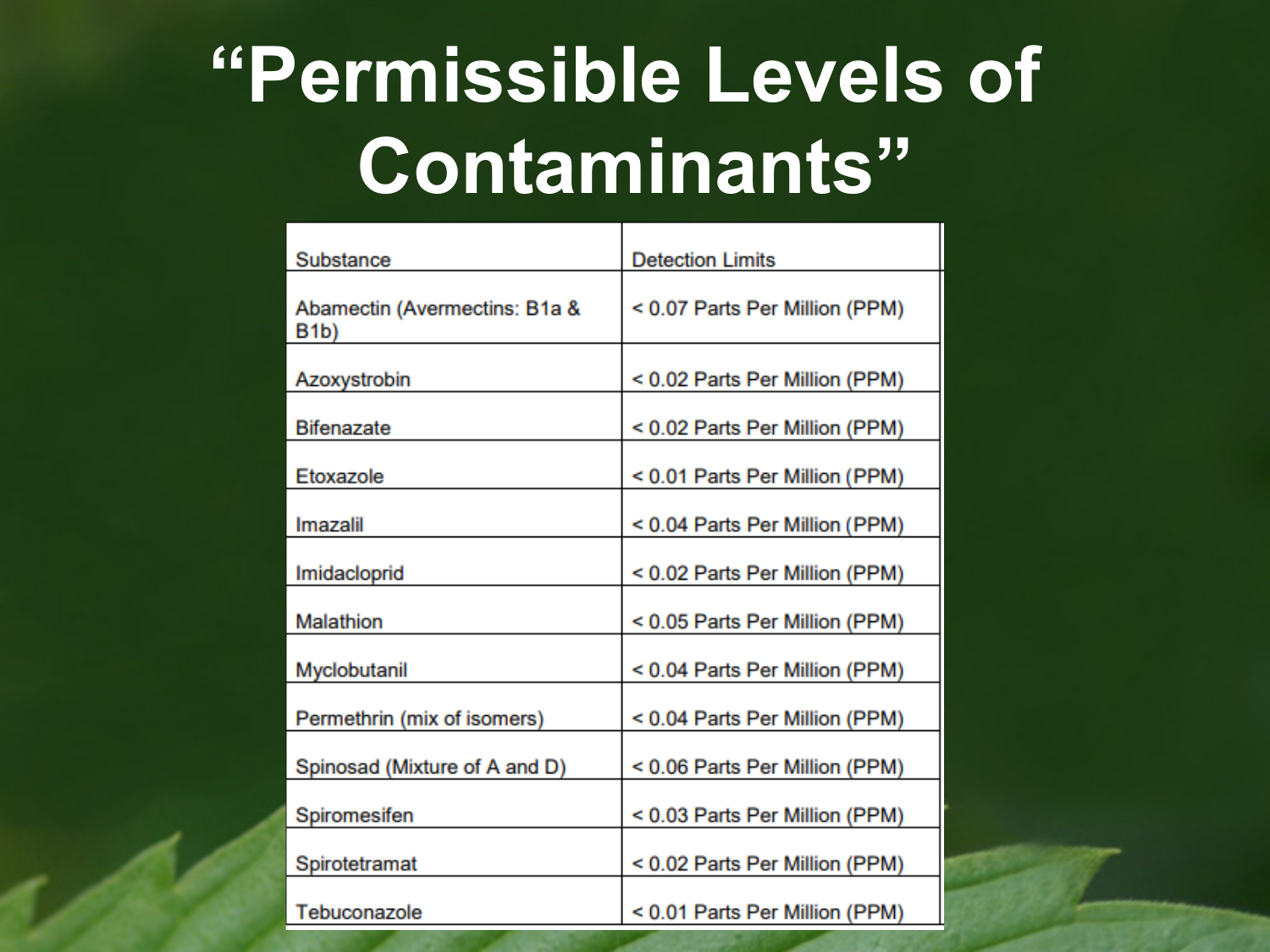## **Action Levels**

• State lab detection limits were established based on lab capability

• Industry submits their own samples to be tested, can use the lab of their choice

• First legal challenges presenting themselves for CDA detections (ppb vs. ppm) found in compliance verification sampling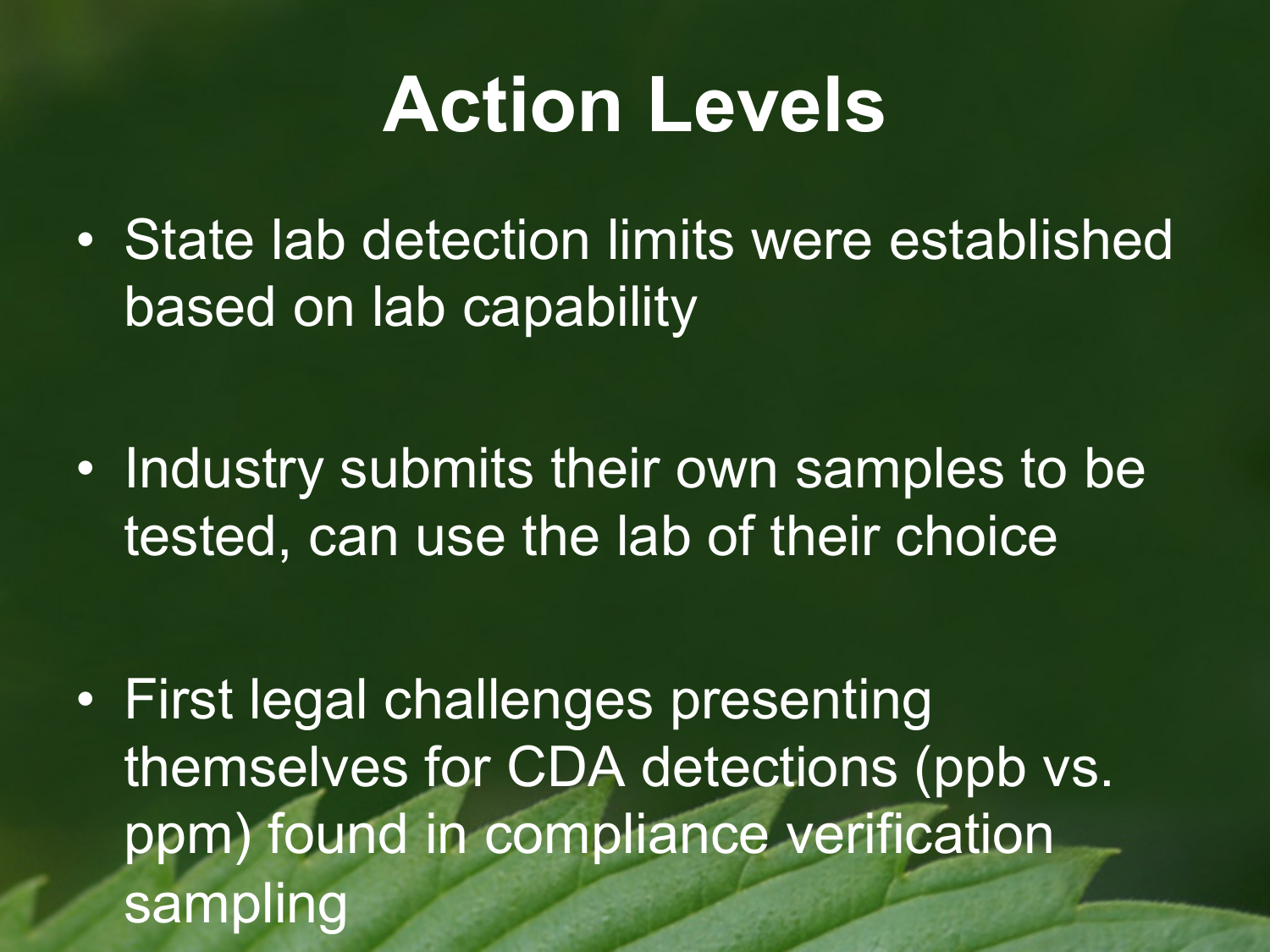## **Devices**

- Pereacetic Acid Generator
- Ozonated water
- Ozone (gas) generators (most figure out to just claim to "deodorize" so are not on the list).
- "Hydrogen peroxide"/and/or some other oxidizing agents as air purifiers. (gas) UV light + catalyst + air. Many also generate some ozone.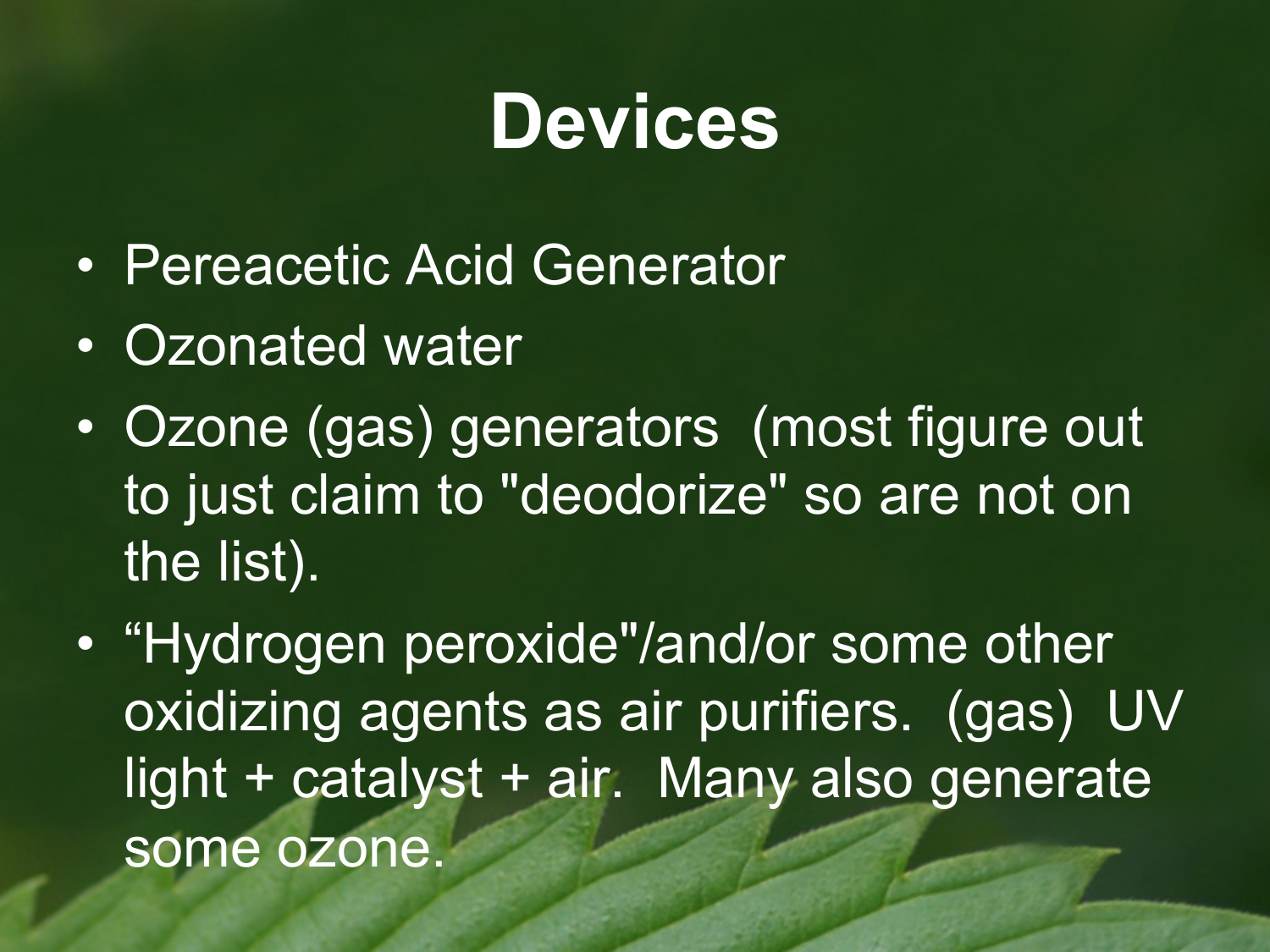## **Devices**